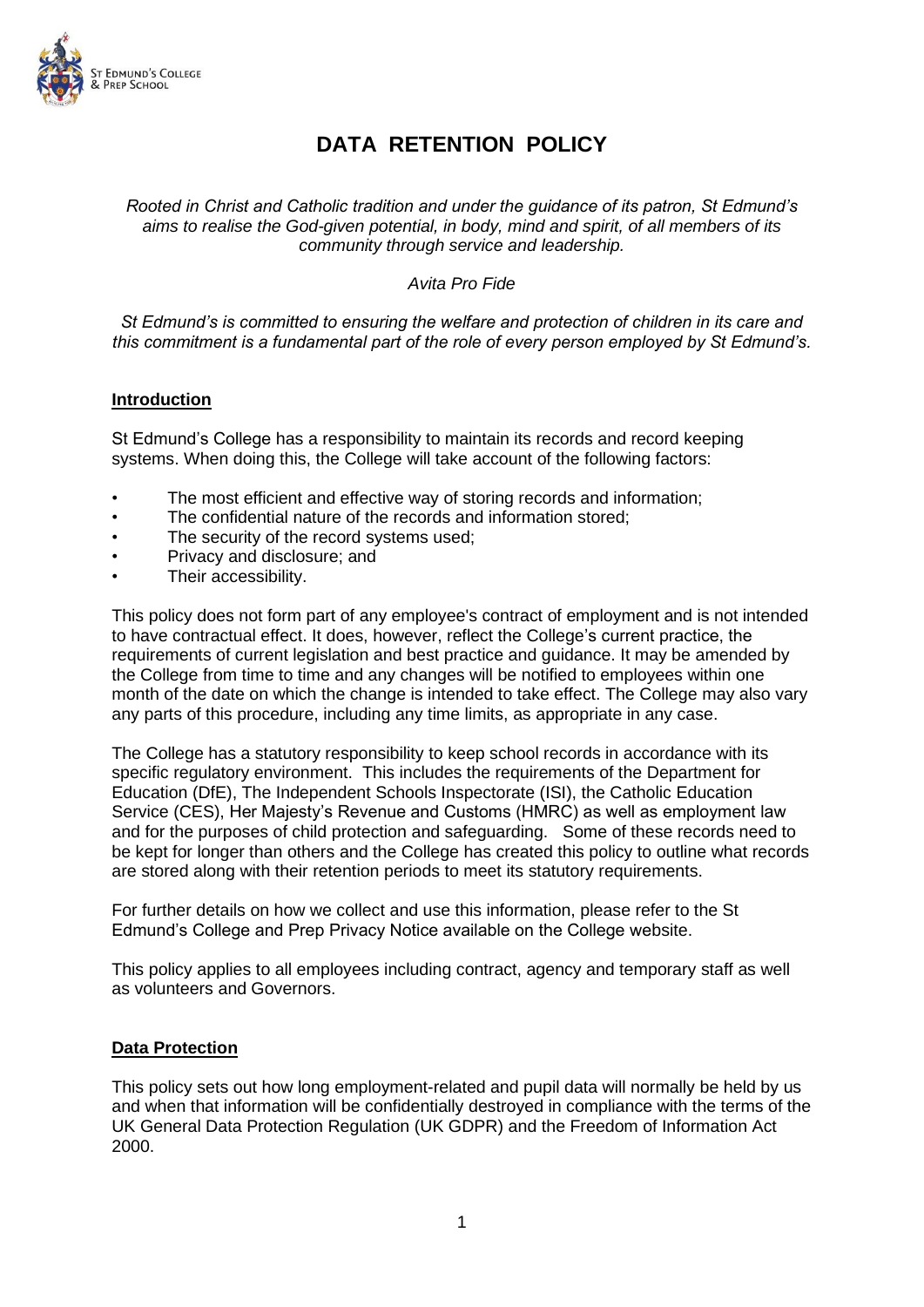

Data will be stored and processed to allow for the efficient operation of the College. The College's Data Protection Policy outlines its duties and obligations under the UK GDPR.

## **Retention Schedule**

Information (hard copy and electronic) will be retained for at least the period specified in the retention schedule below. When managing records, the College will adhere to the standard retention times listed within this schedule.

The schedule is a relatively lengthy document listing the many types of records used by the College and the applicable retention periods for each record type. The retention periods are based on business needs and legal requirements.

## **Destruction of Records**

Where records have been identified for destruction they must be disposed of in an appropriate way. All information must be reviewed before destruction to determine whether there are special factors that mean destruction should be delayed, such as potential litigation, complaints or grievances.

All paper records containing personal information, or sensitive policy information must be shredded before disposal. All other paper records should be disposed of by an appropriate waste paper merchant. All electronic information will be deleted.

The College maintains a database of records which have been destroyed and who authorised their destruction. When destroying documents, the appropriate staff member should record in this list at least:

- File reference (or other unique identifier);
- File title/description;
- Number of files:
- Name of the authorising officer:
- Date destroyed or deleted from system; and
- Person(s) who undertook destruction.

## **Record Keeping of Safeguarding Records**

Any allegations made that are found to be malicious must not be part of the personnel records.

For any other allegations made, the College must keep a comprehensive summary of the allegation made, details of how the investigation was looked into and resolved and any decisions reached. This should be kept on the personnel files of the accused.

Any allegations made of sexual abuse should be preserved by the College for the term of an inquiry by the Independent Inquiry into Child Sexual Abuse. All other records (for example, the personnel file of the accused) should be retained until the accused has reached normal pension age or for a period of 10 years from the date of the allegation if that is longer.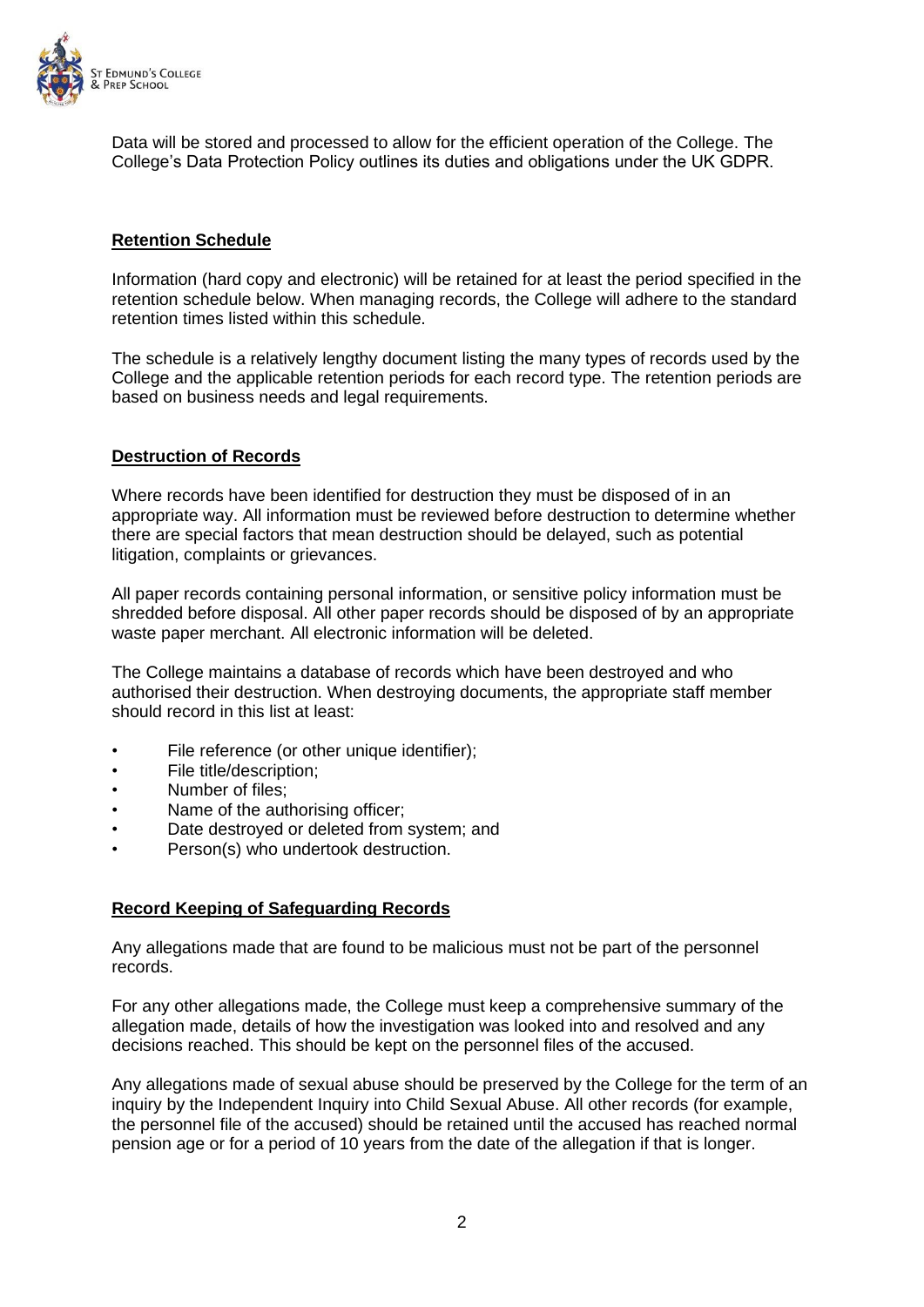

Guidance from the Independent Inquiry Child Sexual Abuse states that prolonged retention of personal data at the request of an Inquiry would not contravene data protection regulation provided the information is restricted to that necessary to fulfil potential legal duties that a School may have in relation to an Inquiry.

Whilst the Independent Inquiry into Child Sexual Abuse is ongoing, it is an offence to destroy any records relating to it. At the conclusion of the Inquiry, it is likely that an indication regarding the appropriate retention periods of the records will be made.

## **Archiving**

Where records have been identified as being worthy of preservation over the longer term, arrangements should be made to transfer the records to the archives. A database of the records sent to the archives must be maintained by the relevant department owning the records. The appropriate staff member, when archiving documents should record in this list the following information:

- File reference (or other unique identifier);
- File title/description;
- Number of files; and
- Name of the authorising officer.

#### **Transferring Information to Other Media**

Where lengthy retention periods have been allocated to records, members of staff may wish to consider converting paper records to other media such as digital media or virtual storage centres (such as cloud storage). The lifespan of the media and the ability to migrate data where necessary should always be considered.

#### **Transferring Information to Another School (Prep Students Only)**

We retain the Pupil's educational record whilst the child remains at the Prep School. Once a pupil leaves the school, the file should be sent to their next school. The responsibility for retention then shifts onto the next school. We retain the file for a year following transfer in case any issues arise as a result of the transfer.

We may delay destruction for a further period where there are special factors such as potential litigation.

#### **Responsibility and Monitoring**

The Bursar has primary and day-to-day responsibility for implementing this Policy. The Data Protection Officer, in conjunction with the College is responsible for monitoring its use and effectiveness and dealing with any queries on its interpretation. The Data Protection Officer will consider the suitability and adequacy of this policy and report improvements directly to management.

Internal control systems and procedures will be subject to regular audits to provide assurance that they are effective in creating, maintaining and removing records.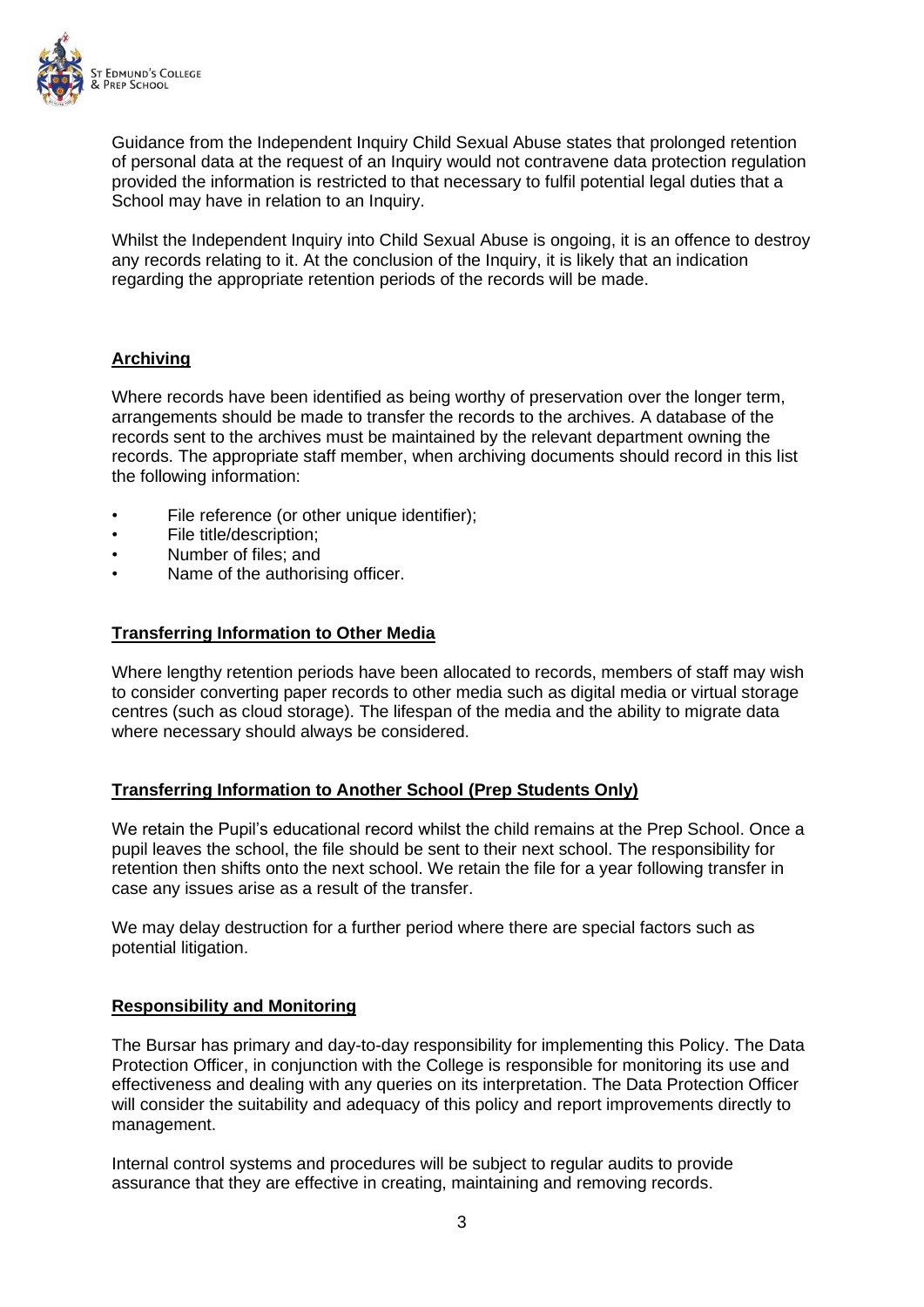

Management at all levels are responsible for ensuring those reporting to them are made aware of and understand this Policy and are given adequate and regular training on it.

## **Emails**

Email accounts are not a case management/storage system tool in itself. Generally emails may need to fall under different retention periods (for example, an email regarding a health and safety report will be subject to a different time frame to an email which forms part of a pupil record). It is important to note that the retention period will depend on the content of the email and it is important that staff export those emails to be stored with the pupil/staff record or in an appropriate storage location to avoid the data becoming lost.

## **Retention Schedule**

| <b>File Description</b> | <b>Retention Period</b> |
|-------------------------|-------------------------|
|                         |                         |

| <b>Employment Records</b>                                                                            |                                                                                                                                                                                                                                                                                                                        |
|------------------------------------------------------------------------------------------------------|------------------------------------------------------------------------------------------------------------------------------------------------------------------------------------------------------------------------------------------------------------------------------------------------------------------------|
| Job applications and interview records of<br>unsuccessful candidates                                 | Six months after notifying unsuccessful<br>candidates, unless the school has<br>applicants' consent to keep their CVs for<br>future reference. In this case,<br>application forms will give applicants the<br>opportunity to object to their details<br>being retained                                                 |
| Job applications and interview records of<br>successful candidates                                   | 6 years after employment ceases                                                                                                                                                                                                                                                                                        |
| Written particulars of employment, contracts of<br>employment and changes to terms and<br>conditions | 6 years after employment ceases                                                                                                                                                                                                                                                                                        |
| Right to work documentation including<br>identification documents                                    | 6 years after employment ceases                                                                                                                                                                                                                                                                                        |
| Immigration checks                                                                                   | Two years after the termination of<br>employment                                                                                                                                                                                                                                                                       |
| DBS checks and disclosures of criminal<br>records forms                                              | As soon as practicable after the check<br>has been completed and the outcome<br>recorded (i.e. whether it is satisfactory<br>or not) unless in exceptional<br>circumstances (for example to allow for<br>consideration and resolution of any<br>disputes or complaints) in which case,<br>for no longer than 6 months. |
| Change of personal details notifications                                                             | No longer than 6 months after receiving<br>this notification                                                                                                                                                                                                                                                           |
| <b>Emergency contact details</b>                                                                     | Destroyed on termination                                                                                                                                                                                                                                                                                               |
| Personnel records                                                                                    | While employment continues and up to<br>six years after employment ceases                                                                                                                                                                                                                                              |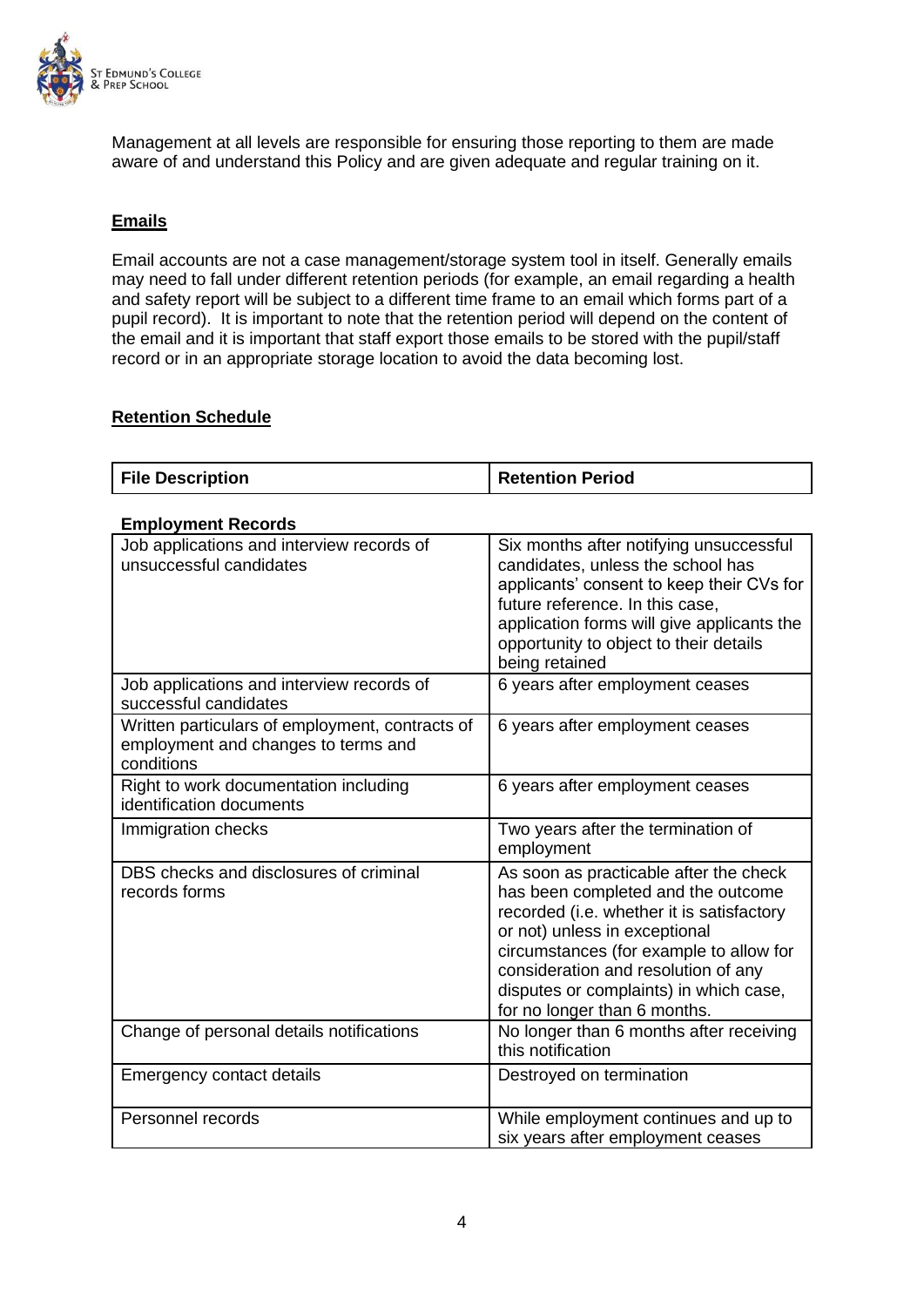

| Annual leave records                                                                                               | Six years after the end of tax year they<br>relate to or possibly longer if leave can<br>be carried over from year to year                                                                      |
|--------------------------------------------------------------------------------------------------------------------|-------------------------------------------------------------------------------------------------------------------------------------------------------------------------------------------------|
| Consents for the processing of personal and<br>sensitive data                                                      | For as long as the data is being<br>processed and up to 6 years afterwards                                                                                                                      |
| <b>Working Time Regulations:</b>                                                                                   |                                                                                                                                                                                                 |
| Opt out forms                                                                                                      | Two years from the date on which they<br>were entered into<br>Two years after the relevant period                                                                                               |
| Records of compliance with WTR                                                                                     |                                                                                                                                                                                                 |
| Disciplinary records                                                                                               | 6 years after employment ceases                                                                                                                                                                 |
| Training                                                                                                           | 6 years after employment ceases or<br>length of time required by the<br>professional body                                                                                                       |
| Staff training where it relates to safeguarding or<br>other child related training                                 | Date of the training plus 40 years                                                                                                                                                              |
| Annual appraisal/assessment records                                                                                | Current year plus 6 years                                                                                                                                                                       |
| <b>Professional Development Plans</b>                                                                              | 6 years from the life of the plan                                                                                                                                                               |
| Allegations of a child protection nature against<br>a member of staff including where the<br>allegation is founded | 10 years from the date of the allegation<br>or the person's normal retirement age<br>(whichever is longer). This should be<br>kept under review.<br>Malicious allegations should be<br>removed. |

## **Financial and Payroll Records**

| Pension records                                                                          | 12 years                                                                 |
|------------------------------------------------------------------------------------------|--------------------------------------------------------------------------|
| Retirement benefits schemes - notifiable<br>events (for example, relating to incapacity) | 6 years from the end of the scheme year in<br>which the event took place |
| Payroll and wage records                                                                 | 6 years after end of tax year they relate to                             |
| Maternity/Adoption/Paternity Leave records                                               | 3 years after end of tax year they relate to                             |
| <b>Statutory Sick Pay</b>                                                                | 3 years after the end of the tax year they<br>relate to                  |
| Current bank details                                                                     | Until updated plus 3 years                                               |
| <b>Bonus Sheets</b>                                                                      | Current year plus 3 years                                                |
| Time sheets                                                                              | Current year plus 3 years                                                |
| National Insurance (schedule of payments)                                                | Current year plus 6 years                                                |
| Insurance                                                                                | Current year plus 6 years                                                |
| Overtime                                                                                 | Current year plus 3 years                                                |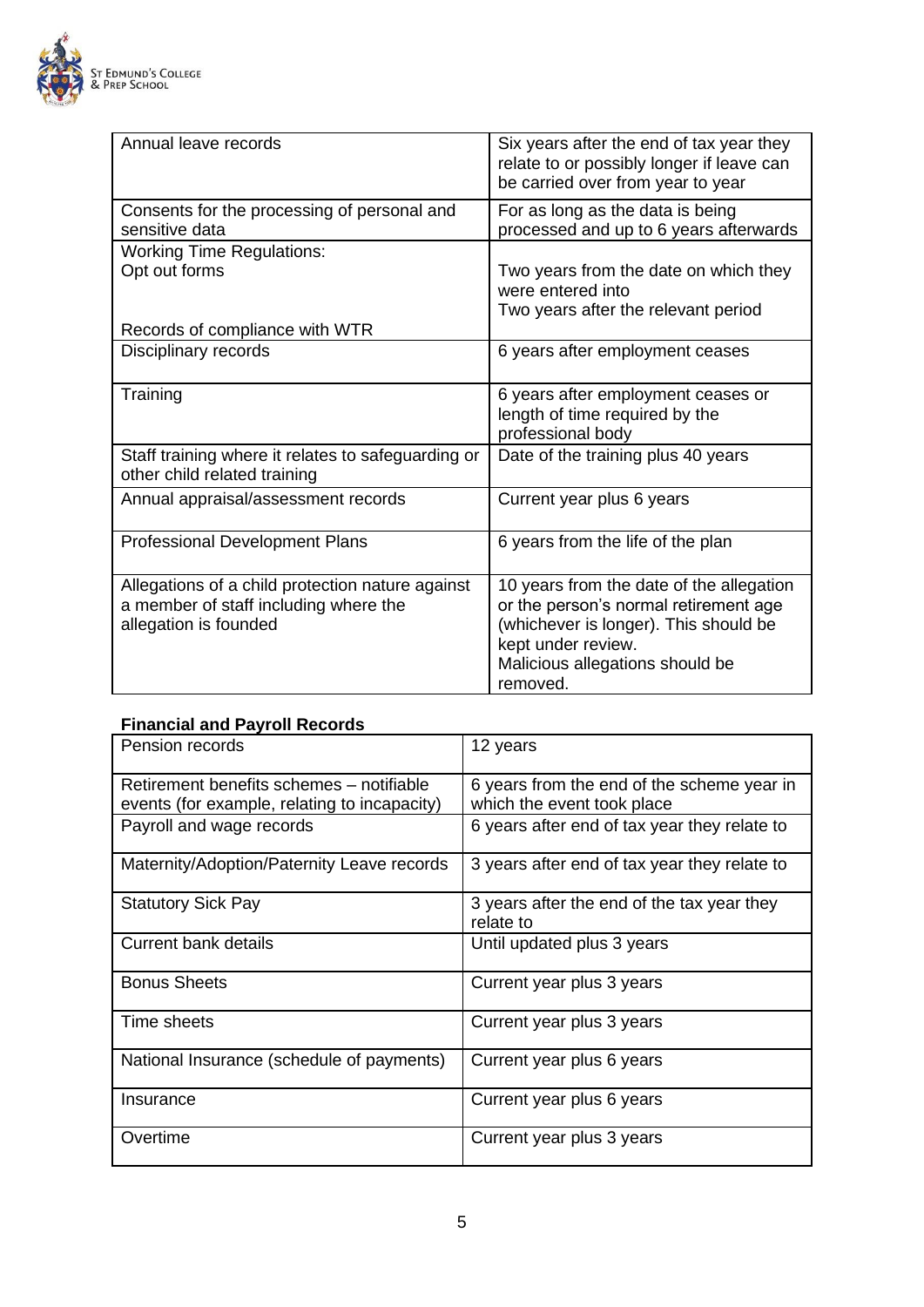

| Annual accounts                                                                                                       | Current year plus 6 years                         |
|-----------------------------------------------------------------------------------------------------------------------|---------------------------------------------------|
| Loans and grants managed by the School                                                                                | Date of last payment on the loan plus 12<br>vears |
| All records relating to the creation and<br>management of budgets                                                     | Life of the budget plus 3 years                   |
| Invoices, receipts, order books and<br>requisitions, delivery notices                                                 | Current financial year plus 6 years               |
| School fund documentation (including but<br>not limited to invoices, cheque books,<br>receipts, bank statements etc). | Current year plus 6 years                         |

## **Agreements and Administration Paperwork**

| Collective workforce agreements and past<br>agreements that could affect present<br>employees | Permanently                                                    |
|-----------------------------------------------------------------------------------------------|----------------------------------------------------------------|
| Trade union agreements                                                                        | 10 yeas after ceasing to be effective                          |
| <b>School Development Plans</b>                                                               | 3 years from the life of the plan                              |
| Visitors Book and Signing In Sheets                                                           | 6 years                                                        |
| Newsletters and circulars to staff, parents<br>and pupils                                     | 1 year                                                         |
| Minutes of Senior Management Team<br>meetings                                                 | Date of the meeting plus 3 or as required                      |
| Reports created by the Head Teacher or<br>the Senior Management Team.                         | Date of the report plus a minimum of 3<br>years or as required |
| Records relating to the creation and<br>publication of the school prospectus                  | Current academic year plus 3 years                             |

# **Health and Safety Records**

| Health and Safety consultations                                                                                    | Permanently                                                                                                       |
|--------------------------------------------------------------------------------------------------------------------|-------------------------------------------------------------------------------------------------------------------|
| <b>Health and Safety Risk Assessments</b>                                                                          | Life of the risk assessment plus 3 years                                                                          |
| <b>Health and safety Policy Statements</b>                                                                         | Life of policy plus 3 years                                                                                       |
| Any records relating to any reportable<br>death, injury, disease or dangerous<br>occurrence                        | Date of incident plus 3 years provided that<br>all records relating to the incident are held<br>on personnel file |
| Accident reporting records relating to<br>individuals who are under 18 years of age<br>at the time of the incident | Accident book should be retained 3 years<br>after last entry in the book.                                         |
| Accident reporting records relating to<br>individuals who are over 18 years of age at<br>the time of the incident  | Accident book should be retained 3 years<br>after last entry in the book                                          |
| Fire precaution log books                                                                                          | Current year plus 3 years                                                                                         |
| Medical records and details of: -<br>control of lead at work<br>employees exposed to asbestos dust                 | 40 years from the date of the last entry<br>made in the record                                                    |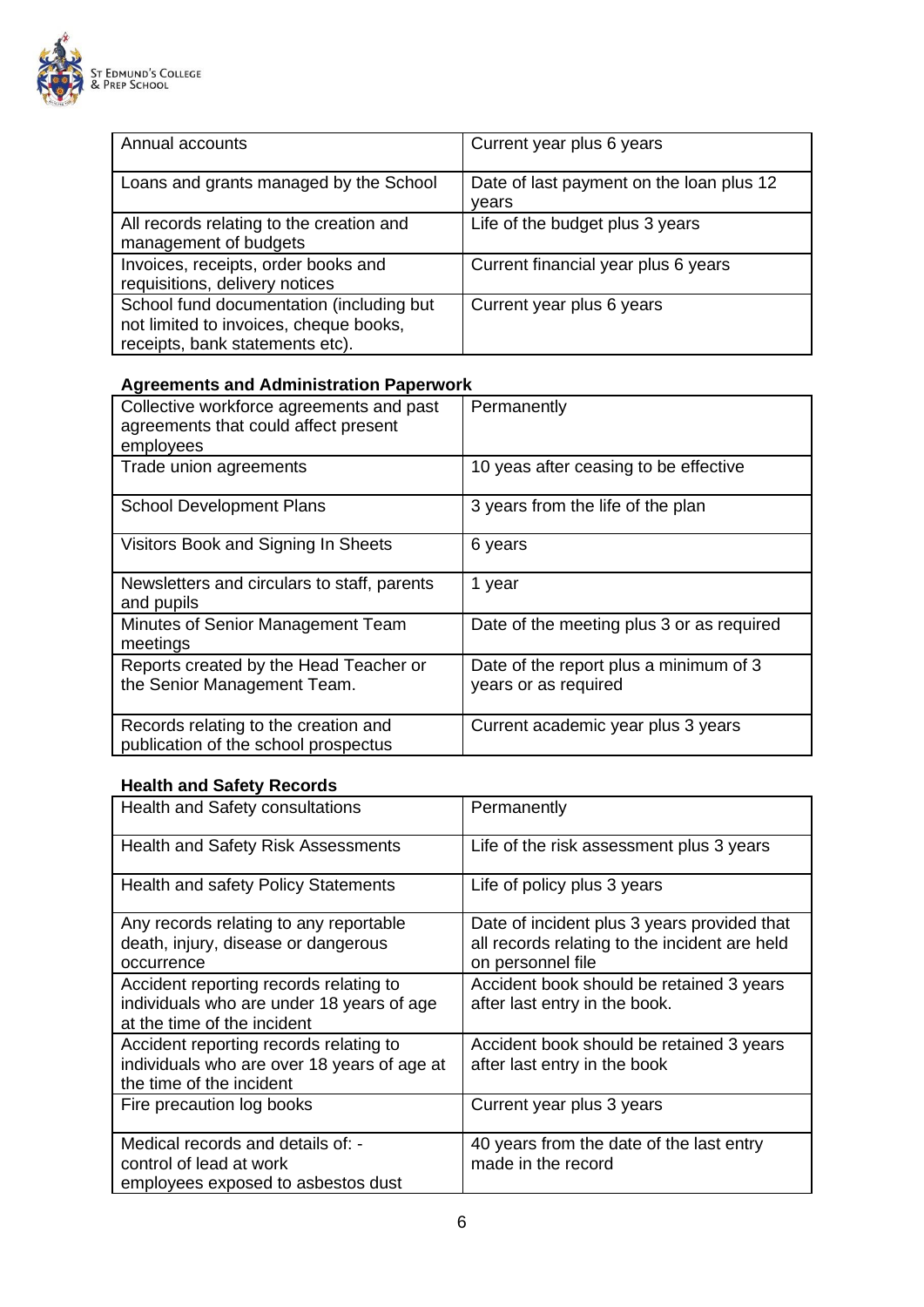

| records specified by the Control of      |                                           |
|------------------------------------------|-------------------------------------------|
| Substances Hazardous to Health           |                                           |
| Regulations (COSHH)                      |                                           |
| Records of tests and examinations of     | 5 years from the date on which the record |
| control systems and protection equipment | was made                                  |
| under COSHH                              |                                           |

## **Temporary and Casual Workers**

| Records relating to hours worked and | 3 years |
|--------------------------------------|---------|
| payments made to workers             |         |

## **Governing Body Documents**

| Instruments of government                                                                             | For the life of the School                                                                                                                                                                                |
|-------------------------------------------------------------------------------------------------------|-----------------------------------------------------------------------------------------------------------------------------------------------------------------------------------------------------------|
| Meetings schedule                                                                                     | Current year                                                                                                                                                                                              |
| Minutes – principal set (signed)                                                                      | Generally kept for the life of the<br>organisation                                                                                                                                                        |
| Agendas - principal copy                                                                              | Where possible the agenda should be<br>stored with the principal set of the minutes                                                                                                                       |
| Agendas - additional copies                                                                           | Date of meeting                                                                                                                                                                                           |
| Policy documents created and administered<br>by the governing body                                    | Until replaced. Policies relating to<br>safeguarding, child protection or pupil<br>related issues such as exclusion should be<br>kept until the IICSA has issued its<br>recommendations.                  |
| Register of attendance at full governing<br>board meetings                                            | Date of last meeting in the book plus 6<br>years                                                                                                                                                          |
| Annual reports required by the Department<br>of Education                                             | Date of report plus 10 years                                                                                                                                                                              |
| Records relating to complaints made to and<br>investigated by the governing body or head<br>teacher   | Major complaints: current year plus 6 years.<br>If negligence involved: current year plus 15<br>years.<br>If child protection or safeguarding issues<br>are involved then: current year plus 40<br>years. |
| Correspondence sent and received by the<br>governing body or head teacher                             | General correspondence should be<br>retained for current year plus 3 years.                                                                                                                               |
| Records relating to the terms of office of<br>serving governors, including evidence of<br>appointment | Date appointment ceases plus 6 years                                                                                                                                                                      |
| Register of business interests                                                                        | Date appointment ceases plus 6 years                                                                                                                                                                      |
| Records relating to the training required and<br>received by governors                                | Date appointment ceases plus 6 years                                                                                                                                                                      |
| Records relating to the appointment of a<br>clerk to the governing body                               | Date on which clerk appointment ceases<br>plus 6 years                                                                                                                                                    |
| Governor personnel files                                                                              | Date of appointment plus 6 years                                                                                                                                                                          |

## **Pupil Records**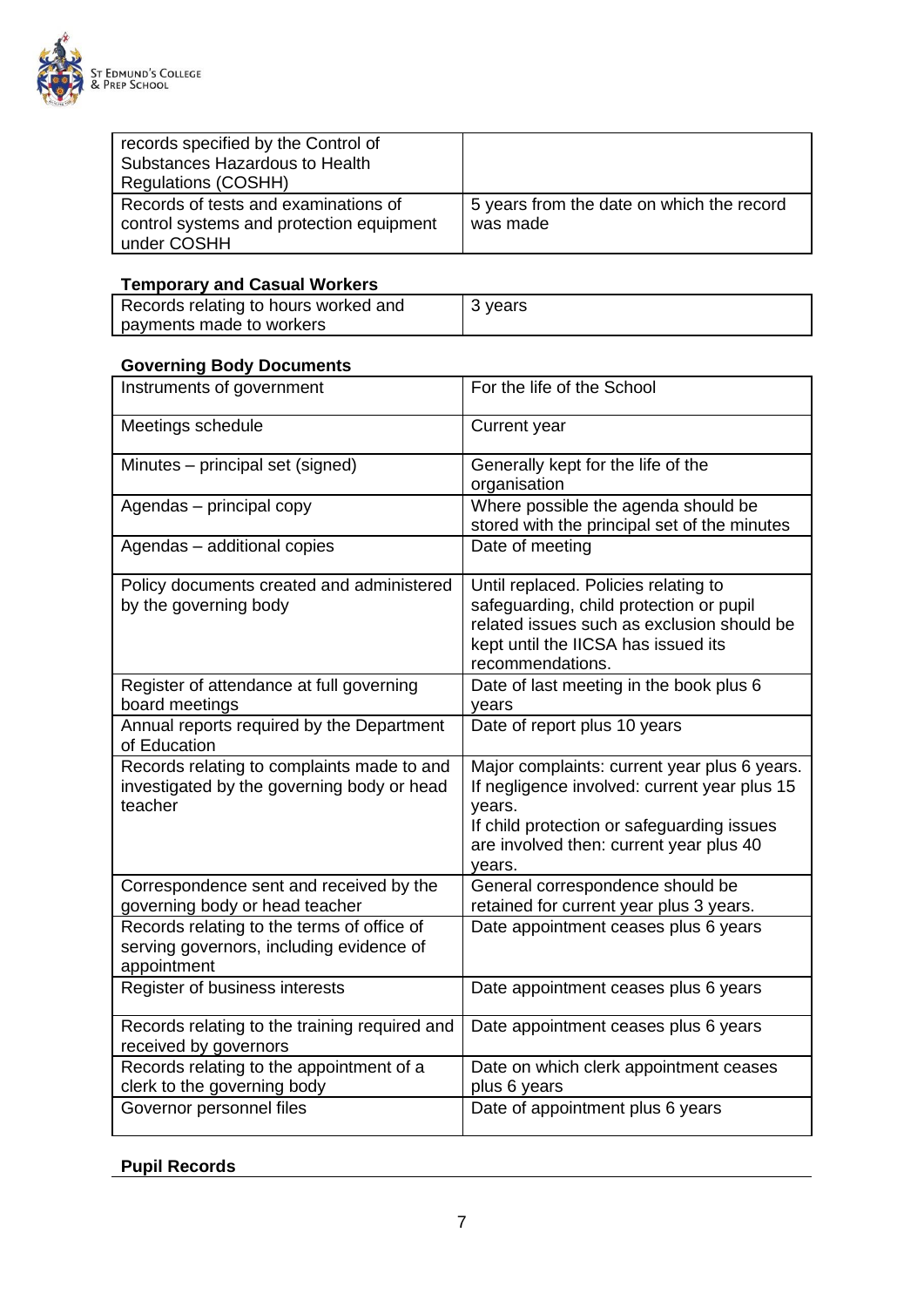

| Details of whether admission is<br>successful/unsuccessful                                                                                                                                            | 1 year from the date of admission/non-<br>admission                                                                                                                                                                          |
|-------------------------------------------------------------------------------------------------------------------------------------------------------------------------------------------------------|------------------------------------------------------------------------------------------------------------------------------------------------------------------------------------------------------------------------------|
| Proof of address supplied by parents as<br>part of the admissions process                                                                                                                             | Current year plus 1 year                                                                                                                                                                                                     |
| Admissions register                                                                                                                                                                                   | Entries to be preserved for three years from<br>date of entry                                                                                                                                                                |
| <b>Pupil Record</b>                                                                                                                                                                                   | Primary - Whilst the child attends the<br>School<br>Secondary – until the child reaches the age<br>of 25                                                                                                                     |
| <b>Attendance Registers</b>                                                                                                                                                                           | 3 years from the date of entry                                                                                                                                                                                               |
| Correspondence relating to any absence<br>(authorised or unauthorised)                                                                                                                                | Current academic year plus 2 years                                                                                                                                                                                           |
| Special Educational Needs files, reviews<br>and Education, Health and Care Plan,<br>including advice and information provided to<br>parents regarding educational needs and<br>accessibility strategy | Date of birth of the pupil plus 31 years<br>(Education, Health and Care Plan is valid<br>until the individual reaches the age of 25<br>years - the retention period adds an<br>additional 6 years from the end of the plan). |
| Child protection information (to be held in a<br>separate file).                                                                                                                                      | DOB of the child plus 25 years then review<br>Note: These records will be subject to any<br>instruction given by IICSA                                                                                                       |
| Examination results (school's copy)                                                                                                                                                                   | Current year plus 6 years                                                                                                                                                                                                    |
| Allegations of sexual abuse                                                                                                                                                                           | For the time period of an inquiry by the<br>Independent Inquiry into Child Sexual<br>Abuse.                                                                                                                                  |
| Records relating to any allegation of a child<br>protection nature against a member of staff                                                                                                          | Until the accused normal retirement age or<br>10 years from the date of the allegation<br>(whichever is the longer)                                                                                                          |
| Consents relating to school activities as part<br>of UK GDPR compliance (for example,<br>consent to be sent circulars or mailings)                                                                    | Consent will last whilst the pupil attends the<br>school.                                                                                                                                                                    |
| Pupil's work                                                                                                                                                                                          | Where possible, returned to pupil at the end<br>of the academic year (provided the School<br>have their own internal policy to this effect).<br>Otherwise, the work should be retained for<br>the current year plus 1 year.  |
| Mark books                                                                                                                                                                                            | Current year plus 1 year.                                                                                                                                                                                                    |
| Schemes of work                                                                                                                                                                                       | Current year plus 1 year                                                                                                                                                                                                     |
| Timetable                                                                                                                                                                                             | Current year plus 1 year                                                                                                                                                                                                     |
| Class record books                                                                                                                                                                                    | Current year plus 1 year                                                                                                                                                                                                     |
| Record of homework set                                                                                                                                                                                | Current year plus 1 year                                                                                                                                                                                                     |
| Photographs of pupils                                                                                                                                                                                 | For the time the child is at the School and<br>for a short while after.                                                                                                                                                      |